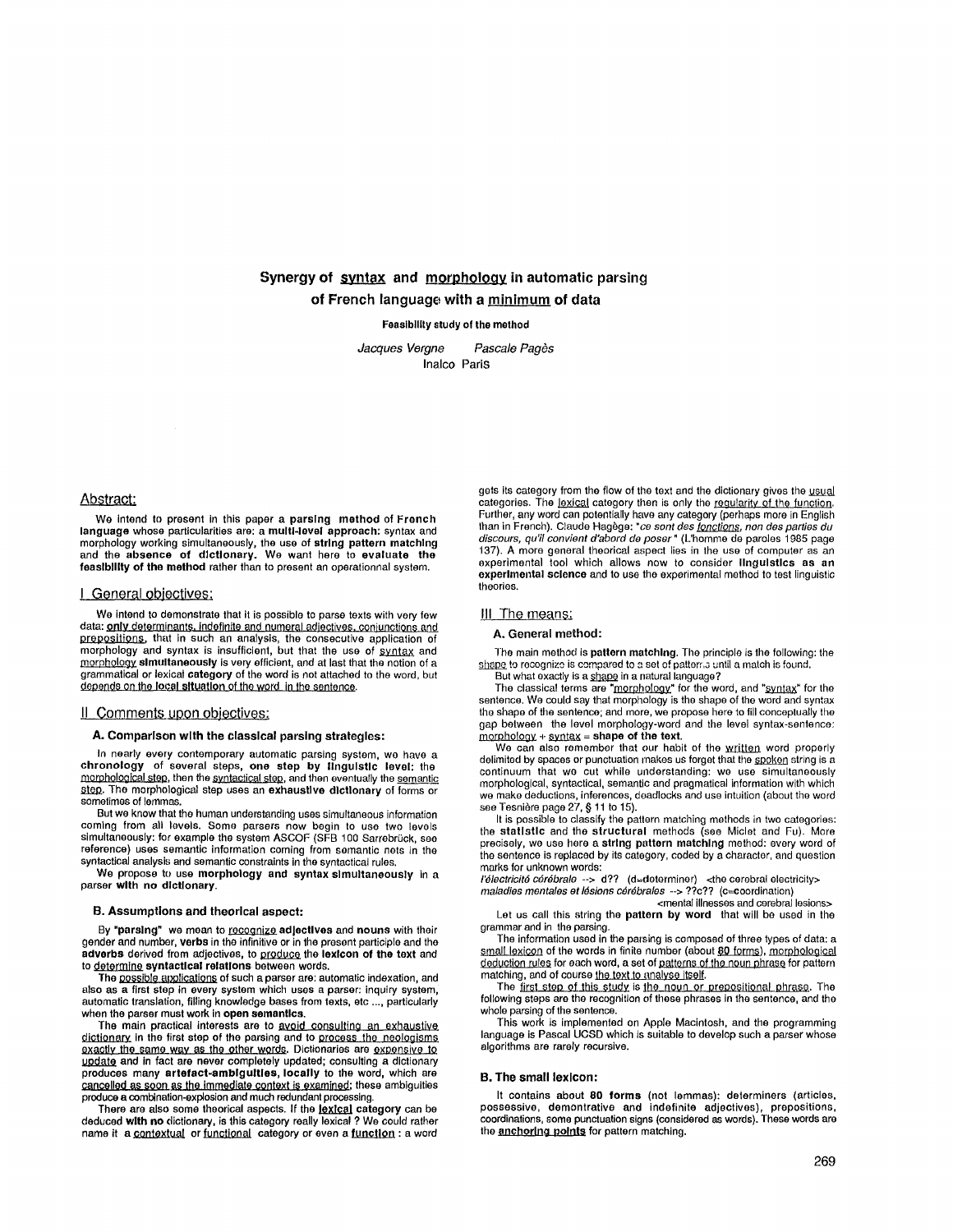But we realize that it is impossible to keep the general position to have only the words in finite number in this lexicon, and that the problem becomes pragmatic: what is the minimum of data necessary to recognize correctly the other words ? We have added the first numeral adjectives, indefinite adjectives, some very current adjectives often placed before the noun *(petit,*   $a$ utre, même ), adverb not derived from adjective *(bien, mal, très* ).

Every form has its possible categories, eventually gender and number; the list of the possible categories can be open: a form can have another category in a particular sentence: *le blen et le real, le la de ma clarinette .*  For example, *et* can be:

**-** conjunction which coordinates adjectives (b):

valeur localisatrice et pronostique --> ??b? <localizing and prognosal value> - conjunction which coordinates noun phrases (c):

maladies mentales et lésions cérébrales --> ??c??

<mental illnesses and cerebral lesions> **-** conjunction which coordinates nouns (e):

*création et renouvellement lexicaux -->?e??* <lexical creation and renewing> **-** conjunction which coordinates prepositional phrases (C):

*I'influence de I'inductance at de la capacit6* --> d?pd?Opd?

<the influence of inductance and capacity> We have distinguished two categories of preposition according to the<br>"attraction" between the two np: high attraction: *le système d'unités* <the<br>unit system> (sort of compound nouns), or low attraction: *un chat sur un to*  $\alpha$  cat on a roof> (facultative "circumstant"), whence two kinds of prepositional phrases: internal to the np : *à de en* (o) or external to the np: *à de en sur dans chez vers* (p). So de can be:

**-** internal preposition (o) in:

*une théorie de la morphogénèse --> d?od?* <a morphogenesis theory>

*le système d' unités internationnal* -->d?o?? <the international unit system> external preposition (p) in:

*de ranimal & rhomme --> pd?pd?* <fromanimaltohuman>

preposition (q) in:

*Ies différents moyens de faire les mesures --> d??qid?* 

<the different ways to make measures>

#### C. The morphological approach:

Our attitude is to explore all possibilities to extract, to **deduce Information from the mere morphology of the word, without**  dictionaries, information which can be used at any time of the syntactical analysis.

For example, lot us observe the words ending with *-Ire) : -icltd -ivit6*  abil**ité** -ibil**ité** -ubil**ité -arité -alité** ; we have a régular<br>alternation adjective/noun: électr<u>ique</u> / électr<u>icité</u>, combatif / combativité,<br>portable / portabilité, particulier / particul<u>arité</u> ; from these endings feminine noun (category).

On the semantic opposite, endings as *-ification, -isation* suggest an action, for example: *classification* comes from the noun *class(e)* + suffixe -ification, nationalisation comes from the adjective *national* + suffixe *-isation*, *climatisation* <air-conditioning> comes from the noun *climat* + *-isation* ; these words have been derived on the same way, with the same semantic aspect: the suffixe *-is- + -er* (verbal ending) = *.tsar* or *-is- + -ation* (noun ending) = *-isation* has the property to make a verb or a noun which expresses an action, from adjectives *(national)* or nouns *(cfimat);*  words ending with *-ification* or *-isation* are always feminine nouns.

In some cases, at first sight, the morphology does not give reliable information: a word ending by *-ement* can be an adverb (derived from adjective) or a masculine noun: for example *lachement* <slackly> is adverb and *rel&chement* <slackening> masculine noun, but a more precise study brings the following information: -  $\theta$ ment ==> adverb except 3 roots:  $a$ grement complément incrément and except the word element ; - ûment ==> adverb: *assidOment; -ublement -iblement -ivement* ==> adverb derived from an adjective:indissolublement visiblement hâtivement ; -oment -rment *-gment* ==> noun: *moment sarment fragment ; -issement -ionnement* ==> noun derived from a verb: *vagissement positionnement,* 

At last, as far as neological production uses these elements and these rules to create new words, neologisms are analysed exactly as the other words (see Guilbert and Kokourek).

These morphological properties of each word are the second kind of anchoring points for pattern matching.

## D. The **grammar:**

1. the grammar of the complex noun or prepositional phrase:

The phase is considered as a three level hierarchical structure (finite number of levels): the grammar is not recursive (on that point joining **Tesnlbre** and leaving Chomsky): phrase = complex noun or prepositional phrase which is composed of simple noun phrases which are composed of words or "agglutinated" words.

## A complex noun phrase (cnp) is:

- either a simple noun phrase alone (G=snp) **-** or a train of simple noun phrases separated by: an expernal preposition (p=de, dans, pour), or a conjunction co-ordinating snp (c=et, *ou ),* or a conjunction co-ordinating prepositional phrase (C=et *, ou)* and followed by a preposition (Cp=et *de , ou avac),* or a preposition preceding an infinitive (**q**=*de,à,pour*)or a present participle (**r**≃-ant ).

These snp have between them relations of subordination or co-ordination.

## 2. the grammar of the simple noun phrase:

A snp is a train of words obeying two types of constraints:

- syntactical, when the phrase agrees with a dependency tree

- morphological, which is usually named gender-number agreement

A pattern of a snp is a horizontal projection of a sub-stemma of a canonical stemma. Let us remember that a stemma (word introduced by Tesnière) is a **dependency tree**. The canonical stemma represents an abstract of all possible patterns of a snp.<br>a sub-stemma is: - either the un

- either the unchanged canonical stemma,

- or the canonical stemma without a leaf,
- or a sub-stemma without a leaf.

A stemma is a two dimensional diagram: the vertical dimension of the hierachical levels and the horizontal dimension of the written words; a stemma can be horizontally projected to obtain the one dimensional train of words as they are written. Here is an example of a possible canonical stemma of the snp, and its projection:



There is a snp pattern for every sub-stemma of the canonical stemma. The three canonical sternmas now used are equivalent to about 2000 rewriting **rules.** 

The "agglutination" rules are applied inside the snp from right to left and are the bottora-up aspect of the algorithm:

**-** every adjective can be an agglutinated adjective (A) as the result of the co-ordination of several adjectives: ?b?->A Bb?->A ==> ?=adjectives

in the forms: noun *de* noun or: noun *a* noun, we have internal prepositional phrases working like adjectives (B), which are included in the snp, and processed as adjectives in the parsing of the snp: o?->B od?->B ==> ?=noun.

We recognize here Tesnière's "translation " concept: the "*translation* " of the noun into adjective (see Tesnière pages 443 and seq.). The prepositional phrases which can be considered as adjectives are not only preceded by: *de & en,* but potentially by every preposition, for example in:

*t]g.~ par domalna ou lexicographique* 

sens usual ou selon la théorie

*[Ag\_b.EgJ2#. heuristique clans los graphes appliqu~e ~ la reconnaissance*  We can remark here that the two co-ordinated objects have fundamentally the same function that is often but not always marked by the same

category. We shall now deduce linguistic information from the form of the snp. For example, if we analyse the form: *un* [unknown.word] (d?), we can deduce that this unknown word is a masculine singular noun for two reasons: it matches the pattern: determiner - noun, and the whole snp inherits its gender and number from the determiner. Here is an ambiguous case: [unknown word 1] [unknown word 2] (??); we have here three solutions: either noun - adjective , or adjective - noun, or noun - apposed noun. . It is often possible to decide by a

morphological study of each word:<br>"if dectricité cérébrale --> d *I*-> d?? and *Iclté* ==> singular feminine noun

==> noun - ad!ective

*une nouvelle conception -->* d?? and *tlon* ==> singular feminine noun ==> adjective - noun

*lee andes alpha* --> d?? and no number agreement

==> noun -\_apposed noun

In the texts now processed (content tables of scientific books), we have noun - adjective in about 97 % cases, probably because French is a centrifugal